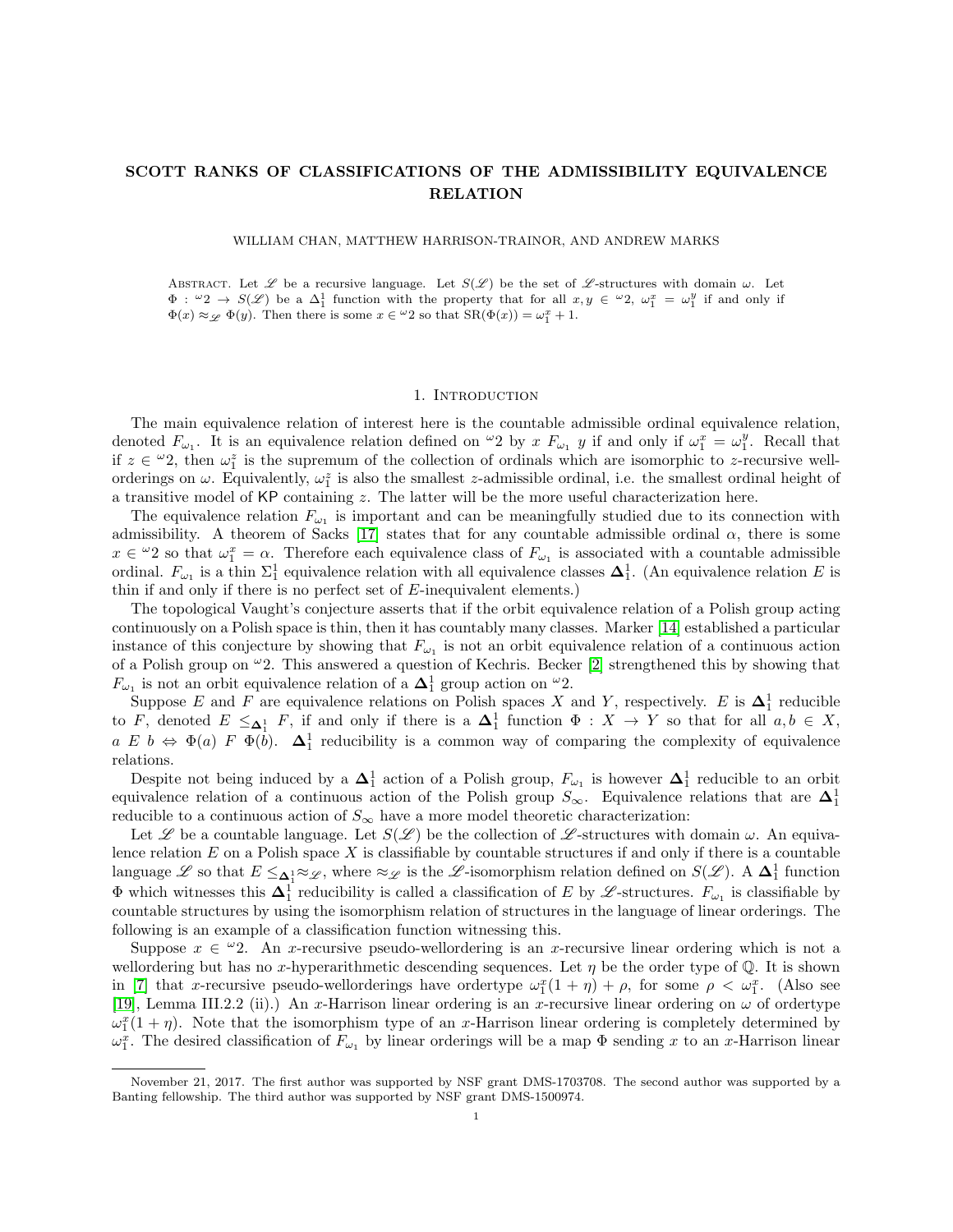ordering. Such a classification function exists which is  $\Delta_1^1$  follows from existence of a natural and uniform construction of Harrison linear orderings.

Although a recursive pseudo-wellordering can be constructed by a Barwise compactness argument, there is a more concrete natural construction found in [\[11\]](#page-7-2) which is exposited in [\[19\]](#page-8-2) Lemma III.2.1: The relation  $R(x, y)$  if and only if x is not y-hyperarithmetic is  $\Sigma_1^1$ . As  $\Sigma_1^1$  sets are projections of recursive trees, one can use the relation R to obtain a recursive tree U in  $2 \times \omega$  with the property that for all  $y \in {}^{\omega}2$ , the tree  $U<sup>y</sup>$  is illfounded but has no y-hyperarithmetic path. It can be shown that the Kleene-Brouwer ordering of  $U<sup>y</sup>$  is a y-recursive pseudo-wellordering which can be modified to obtain a y-Harrison linear ordering. This procedure is  $\Delta_1^1$  and gives the desired  $\Delta_1^1$  classification  $\Phi$ . (See [\[6\]](#page-7-3) Section 3 for more details.)

Note that the Scott rank of x-Harrison linear orderings is  $\omega_1^x + 1$ . Therefore, in the example above, for all  $x \in \omega$ ,  $\text{SR}(\Phi(x)) = \omega_1^x + 1$ . It is shown in [\[6\]](#page-7-3) Theorem 4.2 that any  $\Delta_1^1$  classification  $\Phi$  of  $F_{\omega_1}$  must send any real x to an x-hyperarithmetic  $\mathscr{L}$ -structure  $\Phi(x)$  with  $\text{SR}(\Phi(x)) \geq \omega_1^x$ . Recall that any x-hyperarithmetic L-structure M on  $\omega$  has Scott rank less than or equal to  $\omega_1^x + 1$ . If an x-hyperarithmetic structure M has  $SR(M) \geq \omega_1^x$ , then M is said to have high Scott rank.

[\[6\]](#page-7-3) Remark 4.3 raised the question of whether every  $\Delta_1^1$  classification  $\Phi$  has the property that for all x,  $\text{SR}(\Phi(x)) = \omega_1^x + 1$ . An attempt to compel the Scott rank to take the highest possible value in [\[6\]](#page-7-3) Remark 4.3 fails due to the existence of x-recursive structures of Scott rank  $\omega_1^x$ . This suggests the following which is the main question of the paper:

<span id="page-1-0"></span>Question 1.1. Is there a recursive language  $\mathscr L$  and  $\Delta_1^1$  function  $\Phi: \omega_2 \to S(\mathscr L)$  so that for all  $x, y \in \omega_2$ ,  $x F_{\omega_1} y \Leftrightarrow \Phi(x) \approx_{\mathscr{L}} \Phi(y)$  with the property that for all  $x \in {}^{\omega}2$ ,  $\text{SR}(\Phi(x)) = \omega_1^x?$ 

Hyperarithmetic structures of Scott rank  $\omega_1^{\emptyset}$  are more difficult to produce than computable structures of Scott rank  $\omega_1^{\emptyset} + 1$ . Makkai [\[13\]](#page-8-3) constructed the first such hyperarithmetic example. Knight and Millar [\[4\]](#page-7-4) produced recursive structures of Scott rank  $\omega_1^{\emptyset}$ . (Other examples can be found in [\[8\]](#page-7-5).) These constructions are much more intricate and have some nonuniform aspects due to the use of Barwise or Barwise-Kreisel compactness.

The main result of the paper is the following negative answer to Question [1.1:](#page-1-0)

**Theorem [3.7.](#page-5-0)** Let  $\mathscr L$  be a recursive language and let  $\Phi : \omega_2 \to S(\mathscr L)$  be a  $\Delta_1^1$  function so that  $x F_{\omega_1} y \Leftrightarrow$  $\Phi(x) \approx_{\mathscr{L}} \Phi(y)$ . Then there is some  $x \in {}^{\omega}2$  so that  $\text{SR}(\Phi(x)) = \omega_1^x + 1$ .

(Becker has informed the authors that this theorem follows from a more general result in [\[3\]](#page-7-6) which is however proved by different methods in ZFC augmented by  $\Sigma_2^1$ -determinacy. All results in this paper are implicitly proved from ZFC.)

Theorem [3.7](#page-5-0) can be interpreted to say that there is no construction of a recursive structure of Scott rank  $\omega_1^{\emptyset}$  which is natural enough in the sense that the construction can be relativized to any real x to produce an x-recursive structure of Scott rank  $\omega_1^x$  whose isomorphism type depends solely on the x-recursive ordinals. The notion of a  $\Delta_1^1$  classification function for  $F_{\omega_1}$  is used to formalize this idea of naturality. This approach is similar to a questin of Martin concerning the unnaturalness of intermediate degrees: A well known result in recursion theory states that there is a degree strictly between  $[\emptyset]_T$  and  $[\emptyset']_T$ . Martin asked whether there are any definable procedures that take an  $X \in \mathcal{D}$ , the set of Turing degrees, and return a Turing degree between X and its jump. This is formalized by asking in  $ZF + AD$  whether there is any function  $\Phi : \mathcal{D} \to \mathcal{D}$ with the property that for all  $X \in \mathcal{D}$ ,  $X \leq_T \Phi(X) \leq_T X'$ . See [\[22\]](#page-8-4) and [\[15\]](#page-8-5) for more on various forms of Martin's conjecture.

The proof of Theorem [3.7](#page-5-0) is similar to how [\[18\]](#page-8-6) Theorem 4.2 (or [\[20\]](#page-8-7) Corollay 6.2) shows that every counterexample to Vaught's conjecture  $\tau$  has a model M so that  $SR(M) = \omega_1^M + 1$ . This is done by producing an illfounded end-extension of a  $\Sigma_2$ -admissible set which has an appropriate model of  $\tau$  and has enough  $\Sigma_1$ -absoluteness to conclude that isolating formulas of the original  $\Sigma_2$ -admissible set are still isolating formulas in the illfounded end-extension.

An important feature of the proof of the above result for counterexamples to Vaught's conjecture is access to the complete theory and types of the desired model in small admissible sets even when the model does not exist in that admissible set. In the setting of this paper, access to the fragment, complete theory, and types of the desired model as well as the sufficient definability of these objects within the appropriate admissible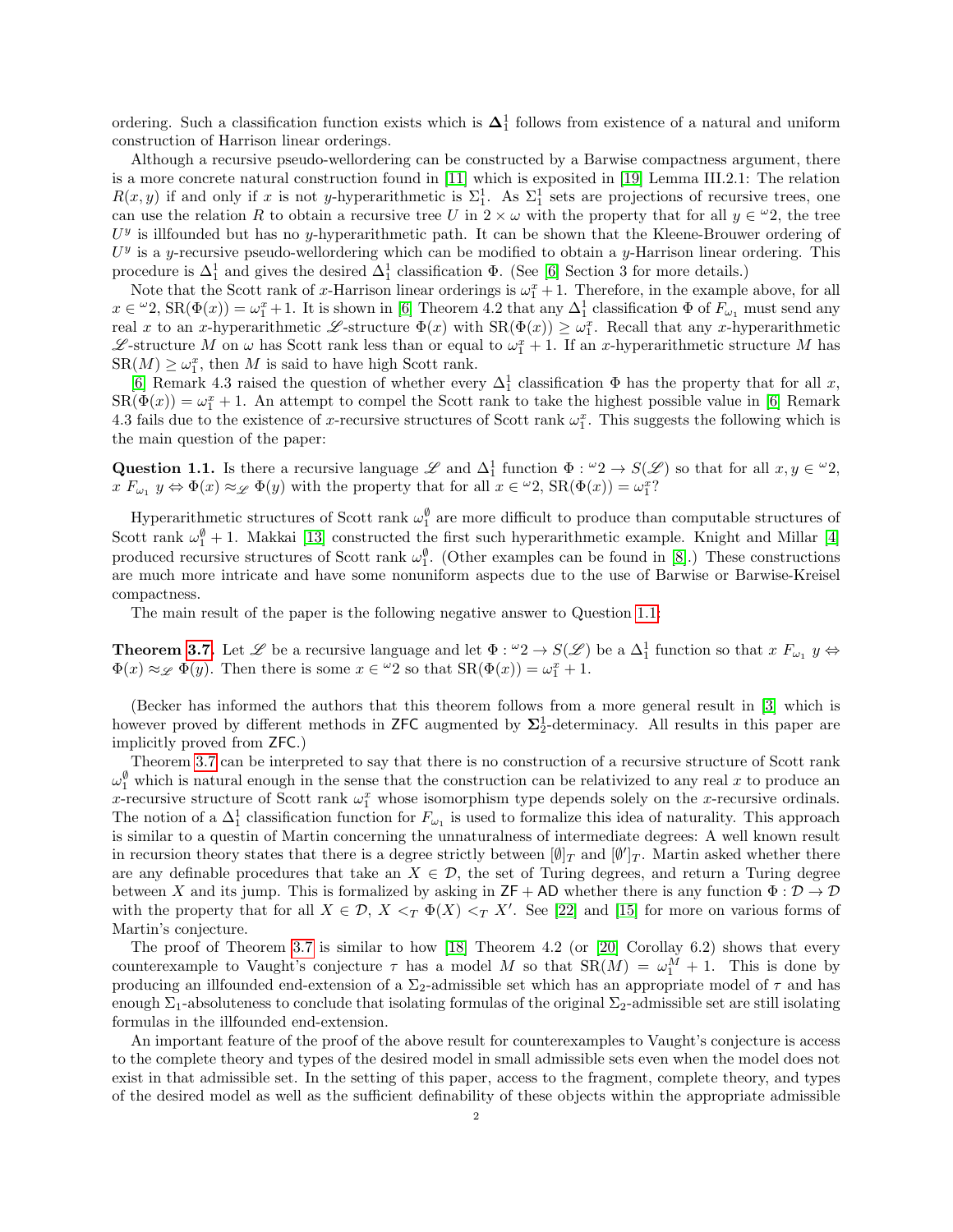set are obtained using the  $\Delta_1^1$  classification function and the Solovay product forcing lemma for a suitable class forcing. This seems to be similar to ideas used in [\[12\]](#page-7-7).

Becker [\[3\]](#page-7-6) has also considered the unnaturalness of x-recursive structures of Scott rank  $\omega_1^x$ . [3] shows that under  $ZF + DC + AD$ , if  $\mathscr L$  is a countable language and  $\mathcal F$  is a family of  $\aleph_1$  many isomorphism types of L-structures, then there is a  $z \in {}^{\omega}2$  so that for all  $x \geq_T z$ , if an x-recursive L-structure M has an isomorphism type in F, then  $SR(M) \neq \omega_1^x$ . Given any  $\Delta_1^1$  classification  $\Phi$  of  $F_{\omega_1}$ , Theorem [3.7](#page-5-0) follows by applying Becker's result to the  $\Sigma_1^1$  family determined by the range of  $\Phi$ . [\[3\]](#page-7-6) mentions that it is not known whether the  $\Sigma_1^1$  version of Becker's result holds in ZFC and that the methods of [\[3\]](#page-7-6) to prove the  $\Sigma_1^1$  version require a determinacy assumption stronger than  $\Pi_1^1$ -determinacy but weaker than  $\Pi_2^1$ -determinacy.

## 2. Basics

The results of the paper are proved in ZFC. As customary in set theory, the real universe is denoted by V , which can be understood as some fixed model of ZFC where the results of the paper are being derived. Frequently concepts will be viewed from various different models of set theory. If M is a model of set theory and A is some notion given by a formula,  $A^M$  will indicate the relativization of the definition of A within the model M.

Let KP denote Kripke-Platek set theory with the infinity axiom, which can be formulated in any language  $\mathscr I$  consisting of a distinguished binary relation symbol  $\dot{\in}$  and possibly other symbols. KP is a weak axiom system for set theory. Its distinguishing axiom schemes are  $\Delta_1$ -separation and  $\Sigma_1$ -collection. Let  $\Sigma_2$ -KP be the axiom system extending KP by the axiom schemes of  $\Delta_2$ -separation and  $\Sigma_2$ -collection.

An admissible set is a transive model of KP. A  $\Sigma_2$ -admissible set is a transitive model of  $\Sigma_2$ -KP. See [\[1\]](#page-7-8) and [\[9\]](#page-7-9) for more information about KP and admissibility.

Let ON denote the class of ordinals. If A is some  $\mathscr{J}$ -structure satisfying KP where  $\mathscr{J}$  is a language consisting of a distinguish binary relation symbol  $\in$ , then WF( $\mathcal{A}$ ) is the substructure of elements of  $\mathcal A$  which are  $\dot{\in}^{\mathcal{A}}$ -well-founded in the real world V. Via the Mostowski collapse, one can always assume  $(WF(\mathcal{A}), \dot{\in}^{\mathcal{A}})$ is a transitive set. The ordinal height of A is ON ∩ WF(A) = ON ∩ A, where it is assumed that WF(A) is a transitive set.

For the rest of the paper, assume that  $\omega$  belongs to the transitive closure of the well-founded part of any model of KP.

**Definition 2.1.** Let  $x \in \omega$  2.  $\alpha \in ON$  is an x-admissible ordinal if and only if there is an admissible set A so that  $x \in A$  and  $\alpha = \text{ON} \cap A$ . That is,  $\alpha$  is the ordinal height of some admissible set containing x.

The least x-admissible ordinal is denoted  $\omega_1^x$ .

**Fact 2.2.** Let  $A \models$  KP. There is a  $\Delta_1$  function taking elements of  $\alpha \in ON^{\mathcal{A}}$  to  $L_{\alpha}$ , the segment of Gödel constructible hierarchy.  $L^{\mathcal{A}}$  is a  $\Delta_1$  class in  $\mathcal{A}$  and  $L^{\mathcal{A}} \models$  KP.

These results hold for the relativized Gödel hierarchy.

**Definition 2.3.** Let  $x \in \omega$  2.  $y \in \omega$  is an x-hyperarithmetic real if and only if y belongs to every admissible set containing x.

A basic fact of descriptive set theory is that y is x-hyperarithmetic if and only if y is  $\Delta_1^1(x)$ .

**Fact 2.4.** Let  $x \in \omega_2$ .  $L_{\omega_1^x}[x]$  is the smallest x-admissible set under  $\subseteq$ . Hence the x-hyperarithmetic reals are exactly  $\omega_2 \cap L_{\omega_1^x}[x]$ .

<span id="page-2-1"></span>**Fact 2.5.** (Truncation lemma) If  $A \models$  KP, then WF(A)  $\models$  KP. Therefore assuming that the well-founded part is transitive,  $WF(A)$  is an admissible set.

*Proof.* See [\[1\]](#page-7-8) Lemma II.8.4.

The following result of Sacks gives an important characterization of countable admissible ordinals.

<span id="page-2-0"></span>**Fact 2.6.** ([\[17\]](#page-8-0)) If  $\alpha$  is a countable admissible ordinal, then there is an  $x \in \alpha$  2 so that  $\omega_1^x = \alpha$ .

This result can be proved using infinitary logic in countable admissible fragments as shown in [\[9\]](#page-7-9). These methods were used to study  $F_{\omega_1}$  in [\[6\]](#page-7-3) and will again be used in the arguments of this paper. The main tool for this approach is the Jensen's model existence theorem.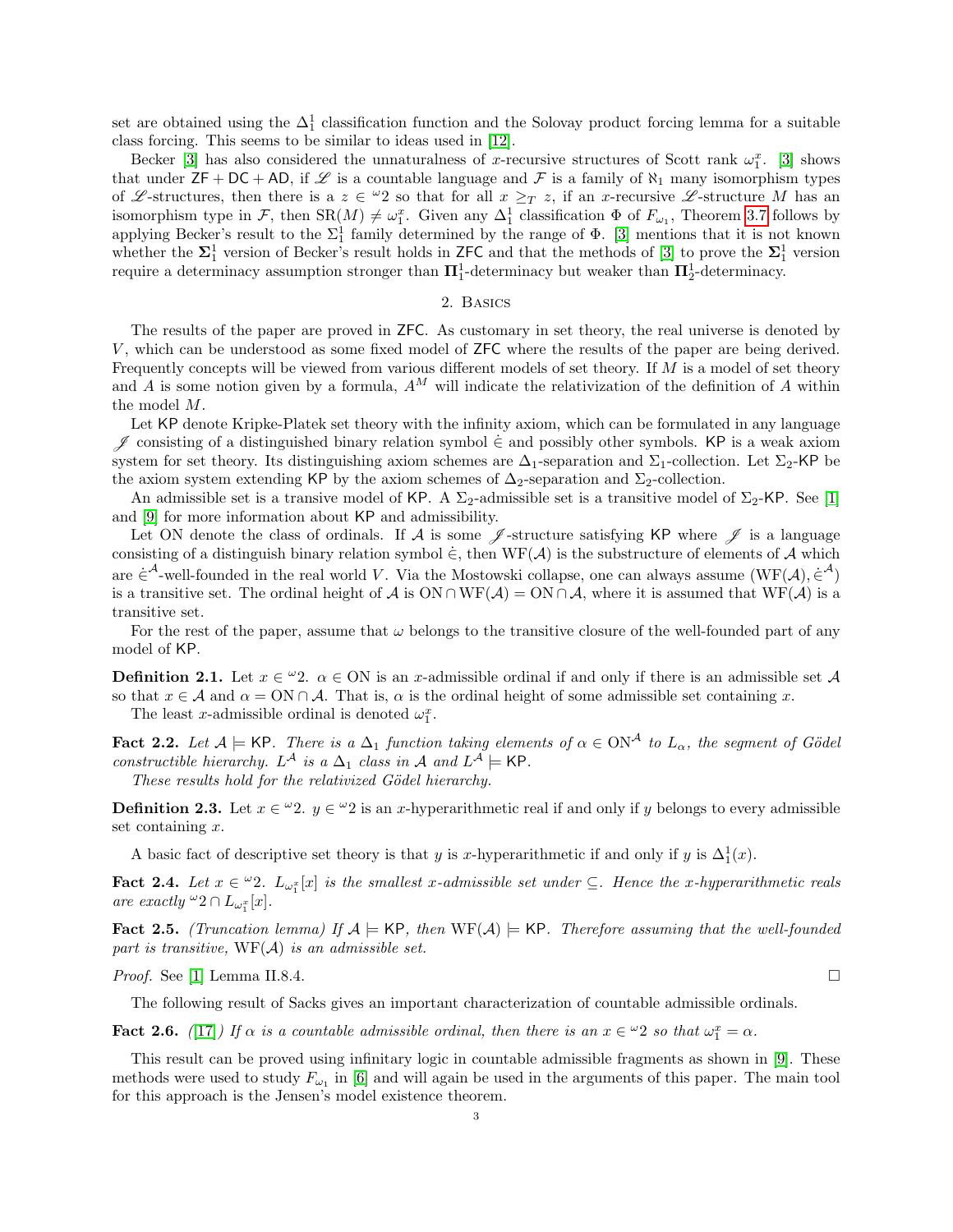<span id="page-3-2"></span>**Lemma 2.7.** (Jensen's model existence theorem) Let A be an admissible set. Let  $\mathcal{J}$  be a language which is  $\Delta_1$  definable in A and contains a distinguished binary relation symbol  $\in$  and constant symbols  $\hat{a}$  for each  $a \in \mathcal{A}$ . Let H be a consistent theory in the countable admissible fragment  $(\mathscr{J}_{\infty \omega})^{\mathcal{A}}$  associated with  $\mathcal A$  which is  $\Sigma_1$  definable in A and contains the following sentences:

(I) Extensionality.

(II) For each  $a \in \mathcal{A}$ , " $(\forall v)(v \in \hat{a} \Leftrightarrow \bigvee_{z \in a} v = \hat{z})$ ".

Then there is a  $\mathcal{J}$ -structure  $\mathcal{B} \models H$  so that  $WF(\mathcal{B})$  is transitive,  $\mathcal{B}$  end extends  $\mathcal{A}$ , and  $ON \cap A = ON \cap B$ . If A is a  $\Sigma_2$ -admissible set and the theory H is  $\Sigma_2$  definable in A, then the same conclusion holds.

*Proof.* See [\[9\]](#page-7-9) Section 4, Lemma 11 or [\[5\]](#page-7-10). Recall that B is an end extension of A if and only if  $A \subseteq B$  and for all  $x \in \mathcal{A}$ ,  $\{y \in \mathcal{A} : y \in \mathcal{A}x\} = \{y \in \mathcal{B} : y \in \mathcal{B}\}$  $x$ }.

Fact [2.6](#page-2-0) was originally proved by Sacks using a class forcing over countable admissible sets. For some properties concerning constructibility, the approach by forcing will be useful. A simple class forcing of Steel will be used. The following presents the definitions and basic properties. See [\[21\]](#page-8-8) for more details.

<span id="page-3-1"></span>**Definition 2.8.** (Steel's forcing with tagged trees; see [\[21\]](#page-8-8)) Let A be a countable model of KP. Let  $\infty$  be some symbol formally defined to be larger than all ordinals of A. Let  $\mathbb S$  be the forcing consisting of  $(T, h)$ where T is a finite tree on  $\omega$  and  $h: T \to ON^{\mathcal{A}} \cup {\infty}$ , with the property that for all  $s, t \in T$  with  $s \subseteq t$ ,  $h(t) < h(s)$  or  $h(s) = h(t) = \infty$ . If  $p, q \in \mathbb{S}$  and  $p = (T_p, h_p)$  and  $q = (T_q, h_q)$ , then  $p \leq_{\mathbb{P}} q$  if and only if  $T_p \supseteq T_q$  and  $h_p \supseteq h_q$ . Let  $1_s = (\emptyset, \emptyset)$ . The forcing relation  $p \Vdash \varphi$ , as a relation ranging over  $p \in \mathbb{S}$  and ranked sentences  $\varphi$  (see [\[21\]](#page-8-8)), is a  $\Delta_1$  relation in  $\mathcal{A}$ .

There are S-names  $\dot{T}, \dot{h} \in \mathcal{A}$  so that for any  $G \subseteq \mathbb{S}$  which is S-generic over  $\mathcal{A}, \dot{T}[G] = \bigcup_{p \in G} T_p$  and  $\hat{h}[G] = \bigcup_{p \in G} h_p$ . Note that  $\hat{T}[G]$  is a tree on  $\omega$ . When  $G \subseteq \mathbb{S}$  is S-generic over  $\mathcal{A}, \mathcal{A}[\hat{T}[G]] \models \mathsf{KP}.$  (However  $\mathcal{A}[G]$  is not a model of KP.) Therefore,  $\omega_1^{\dot{T}[G]} = \mathcal{A} \cap \text{ON}^V$ .

**Definition 2.9.** If  $\mathscr L$  is a language, then let  $\mathscr L_{\omega\omega}$  denote the set of first order  $\mathscr L$ -formulas and  $\mathscr L_{\infty\omega}$  denote the class of infinitary formulas in the language  $\mathscr{L}$ . In KP,  $\mathscr{L}_{\infty\omega}$  is a  $\Delta_1$  class. The satisfaction relation between L -structures and formulas of  $\mathscr{L}_{\infty\omega}$  is also  $\Delta_1$  in KP. A subset  $\mathcal{F} \subseteq \mathscr{L}_{\infty\omega}$  is an fragment if it has the closure properties of [\[1\]](#page-7-8) Definition III.2.1. (See [\[1\]](#page-7-8) Chapter III for more information about the syntax and semantics of  $\mathscr{L}_{\infty\omega}$ .)

**Definition 2.10.** Let  $\mathscr L$  be a recursive language,  $\mathcal F \subseteq \mathscr L_{\infty \omega}$  be a fragment,  $T \subseteq \mathcal F$  be a theory, and M be an  $\mathscr{L}$ -structure. Then  $S_n^{\mathcal{F}}(T)$  is the collection of all complete *n*-types of T in the fragment  $\mathcal{F}$ .

For each  $\varphi \in \mathcal{F}$  with n many free variables, let  $[\varphi]_{\mathcal{F}}^T = \{p \in S_n^{\mathcal{F}}(T) : \varphi \in p\}$ . The topology on  $S_n^{\mathcal{F}}(T)$ is generated by  $[\varphi]_{\mathcal{F}}^T$  as basic open sets, where  $\varphi$  ranges over formulas in  $\mathcal{F}$  with n free variables. A type  $p \in S_n^{\mathcal{F}}(T)$  is an isolated type if  $\{p\}$  is an open set. A type which is not isolated is sometimes called a nonprincipal type. A formula  $\varphi$  is an isolating formula if and only  $[\varphi]_{\mathcal{F}}^T$  is a singleton. That is, for all  $\psi \in \mathcal{F}$ with *n* free variables,  $T \vdash (\forall \bar{x})(\varphi \Rightarrow \psi)$  or  $T \vdash (\forall \bar{x})(\varphi \Rightarrow \neg \psi)$ .

If  $\bar{a}$  is a tuple from M of length n, then  $tp_{\mathcal{F}}^M(\bar{a})$  is the complete n-type consisting of the formulas of  $\mathcal F$ satisfied by  $\bar{a}$ .

<span id="page-3-0"></span>Definition 2.11. The following definition and properties can be formalized and proved in KP.

Let L be some language and let  $M \in S(\mathcal{L})$ . By  $\Sigma_1$ -recursion, the functions  $\mathcal{L}_{\alpha}^M$  and  $T_{\alpha}^M$  are defined as follows:

- Let  $\mathscr{L}_{0}^{M}=\mathscr{L}_{\omega\omega}$ .
- If  $\alpha$  is a limit ordinals, then let  $\mathscr{L}_{\alpha}^{M} = \bigcup_{\beta < \alpha} \mathscr{L}_{\beta}^{M}$ .
- For any  $\alpha$ , let  $T_{\alpha}^M$  be the complete theory of M in the fragment  $\mathscr{L}_{\alpha}^M$ .
- Let  $\mathscr{L}_{\alpha+1}^M$  be the least fragment  $\mathcal F$  extending  $\mathscr{L}_{\alpha}^M$  containing  $\bigwedge p$  for each nonprincipal  $p \in S_n^{\mathscr{L}_{\alpha}^M}(T_{\alpha}^M)$ realized by some tuple in M.

The functions  $\alpha \mapsto T_{\alpha}^M$  and  $\alpha \mapsto \mathscr{L}_{\alpha}^M$  are  $\Sigma_1$ -functions on the  $\Delta_1$  class of ordinals. Hence these two functions are  $\Delta_1$ . Note that if  $M, N \in S(\mathscr{L})$  and  $M \approx_{\mathscr{L}} N$ , then  $\mathscr{L}_{\alpha}^M = \mathscr{L}_{\alpha}^N$  and  $T_{\alpha}^M = T_{\alpha}^N$  for all ordinals  $\alpha$ .

Let  $\mathscr{L}_{\infty}^{M} = \bigcup_{\alpha \in \text{ON}} \mathscr{L}_{\alpha}^{M}$  and  $T_{\infty}^{M} = \bigcup_{\alpha \in \text{ON}} T_{\alpha}^{M}$ . For any  $\beta$ , a formula of quantifer rank  $\alpha < \beta$  belongs to  $\mathscr{L}_{\beta}^{M}$  or  $T_{\beta}^{M}$  if it already belonged to  $\mathscr{L}_{\alpha}^{M}$  or  $T_{\alpha}^{M}$ . This can be used to show that  $\mathscr{L}_{\infty}^{M}$  and  $T_{\infty}^{M}$  are  $\Delta_{1}$ .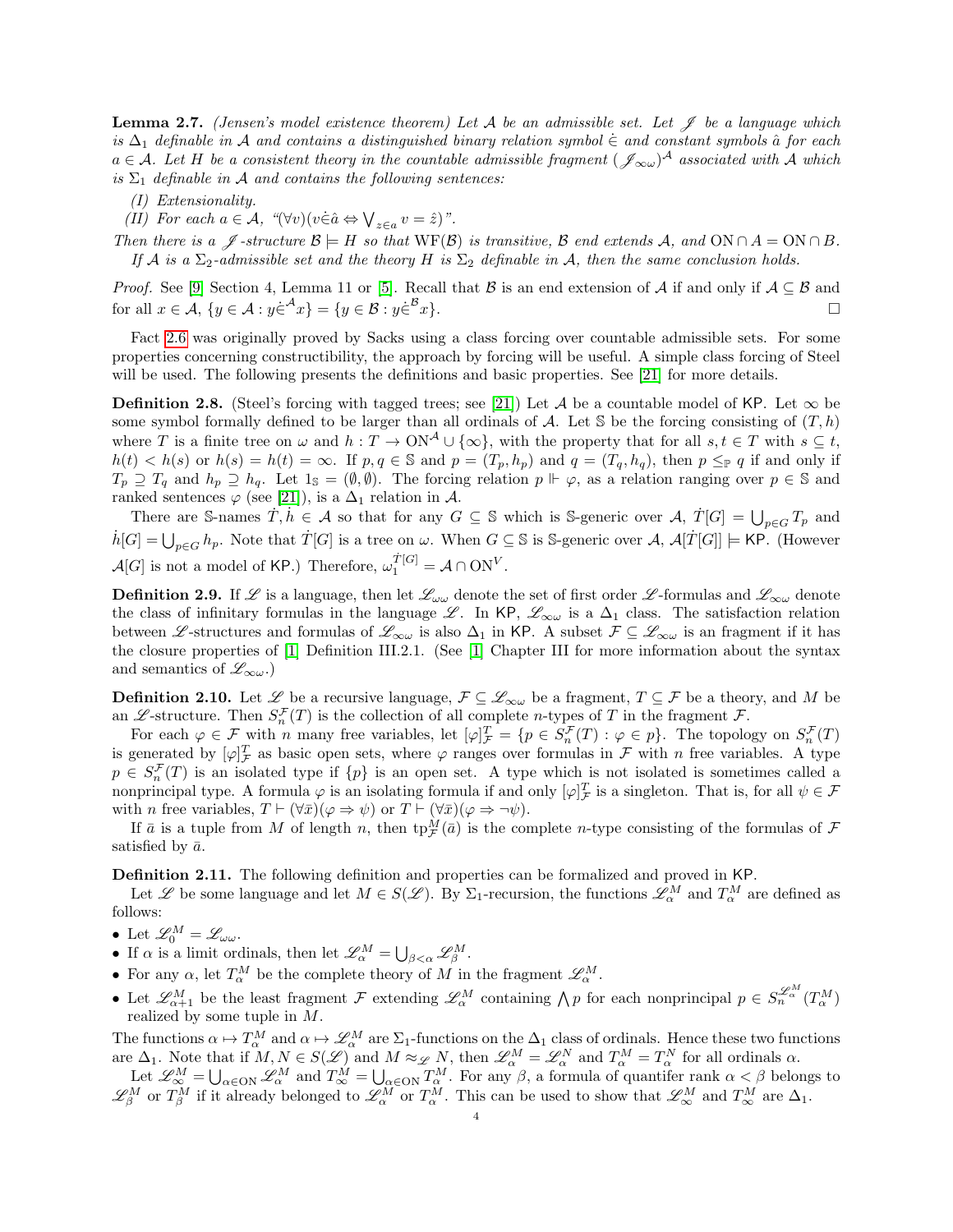The Scott rank of M, denoted  $SR(M)$ , is the smallest ordinal  $\alpha$  so that M is the atomic model of  $T_{\alpha}^M$ .

**Fact 2.12.** Let  $\mathscr L$  be a recursive language. Let  $M \in S(\mathscr L)$ .  $SR(M) \leq \omega_1^M + 1$ .

*Proof.* See [\[16\]](#page-8-9).

### 3. Scott Ranks of Classifications

Definition [2.11](#page-3-0) shows that  $T_\alpha^M$  and  $\mathscr{L}_\alpha^M$  can be defined for any structure M within any model  $\mathcal{A} \models$  KP containing M. Suppose  $\sigma$  is a countable admissible ordinal and  $x \in \omega_2$  is such that  $\omega_1^x = \sigma$ . Let  $\Phi$  be a  $\Delta_1^1$ classification of  $F_{\omega_1}$  by  $\mathscr{L}$ -structures. Generally,  $\Phi(x) \notin L_\sigma$ , where  $L_\sigma$  is the  $\sigma^{\text{th}}$ -level of Gödel constructible hierarchy and the smallest admissible set of height  $\sigma$ . Later, it will desirable to have  $\mathscr{L}_{\alpha}^{\Phi(x)}$  and  $T_{\alpha}^{\Phi(x)}$  for  $\alpha \leq \sigma$  either belong to  $L_{\sigma}$  or are  $\Delta_1$ -definable in  $L_{\sigma}$ , even though the structure  $\Phi(x)$  does not belong to  $L_{\sigma}$ .

The Solovay product forcing lemma for class forcing will be very useful for showing that the relevant theory of a model that does not exist in  $L_{\sigma}$  is actually definable in  $L_{\sigma}$  under certain circumstances. The Solovay product lemma states that elements that belong to two mutually generic extensions actually already belong to the ground model.

<span id="page-4-0"></span>**Lemma 3.1.** (Solovay product lemma) Let  $\mathcal{A} \models \mathsf{KP}$ . Let  $\mathbb{P}$  be a  $\Delta_1$ -definable forcing in A. (This means that  $\mathbb{P}$  and  $\leq_{\mathbb{P}}$  are  $\Delta_1$  definable.) Assume that  $p \Vdash_{\mathbb{P}} \varphi$  is a  $\Delta_1$  relation in arguments  $p \in \mathbb{P}$  and ranked sentences  $\varphi$ . Let  $\mathbb{P} \times \mathbb{P}$  denote the product forcing. Let  $G, H \subseteq \mathbb{P}$  be  $\mathbb{P}\text{-}generic$  filters over A such that  $G \times H$ is a  $\mathbb{P} \times \mathbb{P}$ -generic filter over A. Then  $\mathcal{A}[G] \cap \mathcal{A}[H] = \mathcal{A}$ .

*Proof.* Suppose  $A[G] \cap A[H] \neq \emptyset$ . Let  $z \in (A[G] \cap A[H]) \setminus A$  be of minimal rank. Hence  $z \subseteq A$ . There are P-names  $\sigma$  and  $\tau$  so that  $z = \tau[G] = \sigma[H]$ . By the forcing theorem, there is some  $(p,q) \in \mathbb{P} \times \mathbb{P}$  so that  $(p,q) \Vdash_{\mathbb{P} \times \mathbb{P}} \tau = \sigma$ , where here  $\tau$  and  $\sigma$  are considered as  $\mathbb{P} \times \mathbb{P}$ -names which yield the result of the original P-names  $\tau$  and  $\sigma$ , respectively, evaluated using the left and right P-generic filters, respectively, derived from  $\mathbb{P} \times \mathbb{P}$ -generic filters.

The claim is that for all  $x \in \mathcal{A}$ ,  $p \Vdash_{\mathbb{P}} \check{x} \in \tau$  or  $p \Vdash_{\mathbb{P}} \check{x} \notin \tau$ : To see this, assume not. There is some  $x \in A$  and some  $p_0, p_1 \leq_{\mathbb{P}} p$  so that  $p_0 \Vdash_{\mathbb{P}} \check{x} \in \tau$  and  $p_1 \Vdash \check{x} \notin \tau$ . Without loss of generality, suppose that  $\mathcal{A}[H] \models x \notin \sigma[H]$ . Then find some  $q' \leq_{\mathbb{P}} q$  so that  $q' \Vdash_{\mathbb{P}} \check{x} \notin \sigma$ . Let  $G', H' \subseteq \mathbb{P}$  be  $\mathbb{P}$ -generic filters over  $\mathcal{A}$ so that  $G' \times H'$  is a  $\mathbb{P} \times \mathbb{P}$ -generic over A and  $(p_0, q') \in G' \times H'$ . By the forcing theorem,  $x \in \tau[G']$  and  $x \notin \sigma[H']$ . Hence  $\mathcal{A}[G' \times H'] \models \tau[G'] \neq \sigma[H']$ . But  $(p_0, q') \leq_{\mathbb{P} \times \mathbb{P}} (p, q)$  and  $(p, q) \Vdash_{\mathbb{P} \times \mathbb{P}} \tau = \sigma$ . Contradiction. Let  $\alpha$  be the rank of z. Let  $\mathcal{A}_{\alpha}$  denote the elements of A of rank less than  $\alpha$ . Then  $z = \{x \in \mathcal{A}_{\alpha} : p \Vdash_{\mathbb{P}} \}$  $\check{x} \in \tau$ .  $z \in \mathcal{A}$  by  $\Delta_1$ -separation. This contradicts the earlier assumption that  $z \notin \mathcal{A}$ .

**Corollary 3.2.** Let  $\sigma$  be a countable admissible ordinal.  $\bigcap_{\omega_1^x = \sigma} L_{\sigma}[x] = L_{\sigma}$ .

*Proof.* Let S be the Steel's tagged tree forcing. Let G, H be S-generic filters over  $L_{\sigma}$  so that  $G \times H$  is  $\mathbb{S} \times \mathbb{S}$ -generic over  $L_{\sigma}$ . Let  $a = T[G]$  and  $b = T[H]$ .  $\omega_1^a = \omega_1^b = \sigma$ . Then  $\bigcap_{\omega_1^x = \sigma} L_{\sigma}[x] \subseteq L_{\sigma}[a] \cap L_{\sigma}[b] \subseteq$  $L_{\sigma}[G] \cap L_{\sigma}[H] = L_{\sigma}$  using Lemma [3.1.](#page-4-0)

In the following, let  $\sigma$  be an admissible ordinal. Let  $\mathscr L$  be a recursive language. Let  $\Phi : \mathscr L \to S(\mathscr L)$  be a  $\Delta_1^1$  classification of  $F_{\omega_1}$  by  $\mathscr{L}$ -structures, i.e.  $\omega_1^x = \omega_1^y$  if and only if  $\Phi(x) \approx_{\mathscr{L}} \Phi(y)$ .

As mentioned above, since  $\Phi(x) \approx_{\mathscr{L}} \Phi(y)$  if and only if  $\omega_1^x = \omega_1^y$ ,  $\mathscr{L}_\alpha^{\Phi(x)} = \mathscr{L}_\alpha^{\Phi(y)}$  and  $T_\alpha^{\Phi(x)} = T_\alpha^{\Phi(y)}$  for all ordinals  $\alpha$  whenever  $\omega_1^x = \omega_1^y$ . Therefore, one may define  $\mathscr{L}_{\alpha}^{\sigma}$  and  $T_{\alpha}^{\sigma}$  to be  $\mathscr{L}_{\alpha}^{\Phi(x)}$  and  $T_{\alpha}^{\Phi(x)}$ , respectively, where x can be any real so that  $\omega_1^x = \sigma$ . In general,  $\mathscr{L}_{\alpha}^{\Phi(x)}$  and  $T_{\alpha}^{\Phi(x)}$  are elements of  $L_{\sigma}[\Phi(x)]$  when  $\alpha < \sigma$ and is  $\Delta_1$  definable in  $L_{\sigma}[\Phi(x)]$  when  $\alpha = \sigma$ . The Solovay product lemma will indicate that each set belongs to  $L_{\sigma}$  when  $\alpha < \sigma$  and is  $\Delta_1$  in  $L_{\sigma}$  when  $\alpha = \sigma$ .

The following will give a formal definition of  $L^{\sigma}_{\alpha}$  and  $T^{\sigma}_{\alpha}$  inside any model of KP and their basic properties.

<span id="page-4-1"></span>**Definition 3.3.** Let  $z \in \mathcal{L}$  be a recursive language. Let  $\Phi$  be a  $\Delta_1^1(z)$  classification of  $F_{\omega_1}$  by  $\mathscr{L}$ -structures. Let  $\sigma$  be a countable z-admissible ordinal. Let A be a countable model of KP containing z such that  $ON \cap A = \sigma$ .

Now work in  $(L[z])^{\mathcal{A}}$ : Let S denote Steel's tagged tree forcing defined in  $(L[z])^{\mathcal{A}}$ . Next, by  $\Sigma_1$ -recursion in  $(L[z])^{\mathcal{A}}$  (which is a model of KP), define the function taking an ordinal  $\alpha$  of  $(L[z])^{\mathcal{A}}$  to  $\mathscr{L}_{\alpha}^{\sigma}$  and  $T_{\alpha}^{\sigma}$  as follows: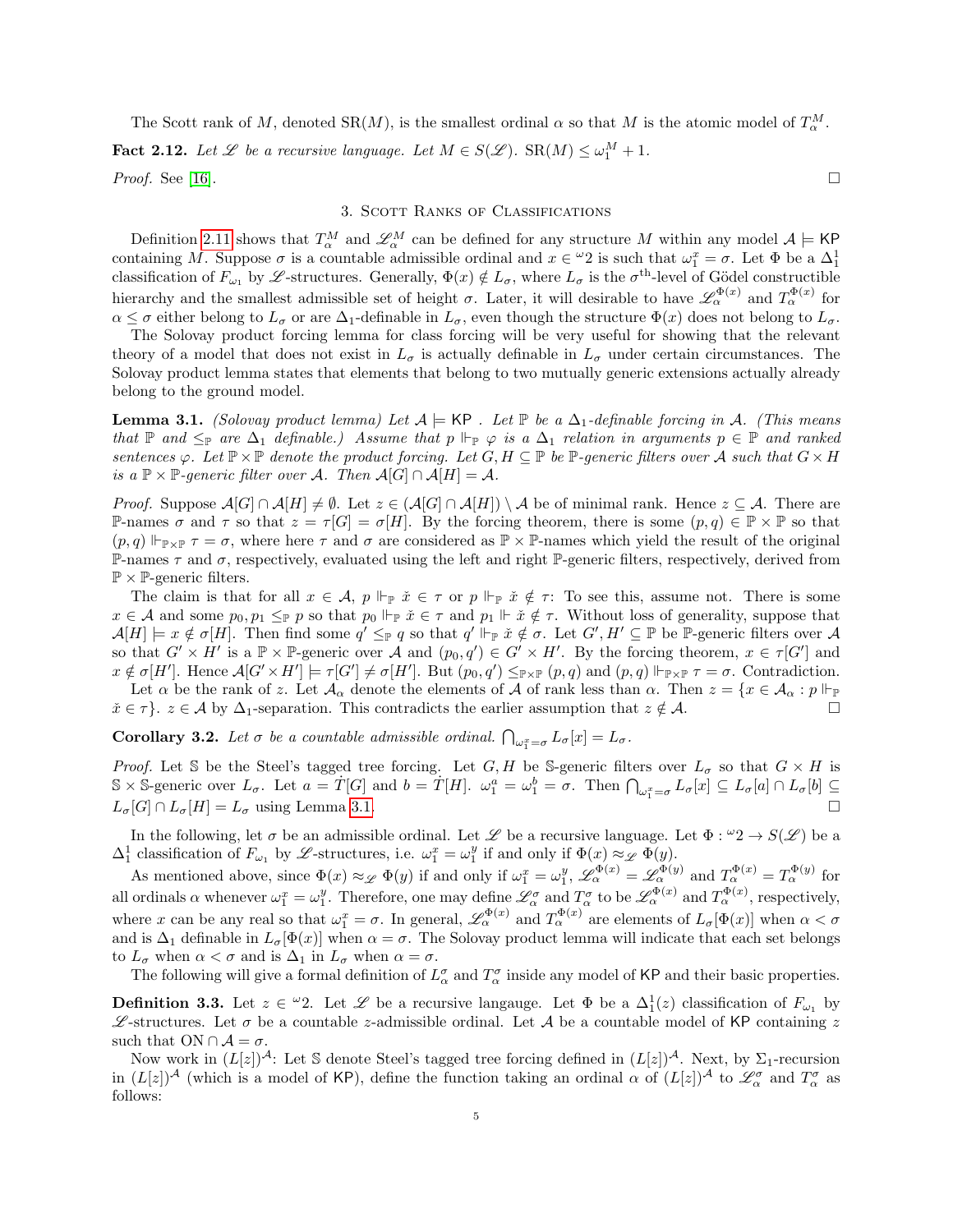- Let  $\mathscr{L}_{0}^{\sigma} = \mathscr{L}_{\omega \omega}$ .
- If  $\alpha$  is limit ordinal, then let  $\mathscr{L}_{\alpha}^{\sigma} = \bigcup_{\beta < \alpha} \mathscr{L}_{\beta}^{\sigma}$ .
- For any  $\alpha$ , let  $T^{\sigma}_{\alpha}$  be that set such that  $1_{\mathbb{S}} \Vdash_{\mathbb{S}} \Udash_{\alpha} \check{T}^{\sigma}_{\alpha}$  is the complete theory of  $\Phi(\dot{T})$  in the fragment  $\check{\mathscr{L}}_{\alpha}^{\sigma}$ . Here  $\dot{T}$  refers to the canonical name for the generic tree (construed as a real) produced by S as in Definition [2.8.](#page-3-1) Such a set exists using (I) of the next lemma to show  $T_\alpha^{\Phi(x)} \in (L[z])^{\mathcal{A}}$  for any  $x \in ({}^{\omega}2)^V$  such that  $\omega_1^x = \sigma$ . (Alternatively,  $T_\alpha^{\sigma}$  is also the set of sentences  $\varphi \in \mathscr{L}_\alpha^{\sigma}$  so that  $1_{\mathbb{S}} \Vdash \Phi(\dot{T}) \models \check{\varphi}$ .)
- Let  $\mathscr{L}_{\alpha+1}^{\sigma}$  be the smallest fragment  $\mathcal F$  of  $\mathscr{L}_{\infty\omega}$  so that  $1_{\mathbb{S}} \Vdash_{\mathbb{S}} \mathscr{L} \mathscr F$  is the smallest fragment of  $\mathscr{L}_{\infty\omega}$  so that for all  $n \in \omega$ ,  $\bigwedge p$  belongs to F for any nonprincipal  $p \in S_n^{\mathscr{L}^{\sigma}}(T^{\sigma}_{\alpha})$  realized by some n-tuple in  $\Phi(\dot{T})$ ".

<span id="page-5-1"></span>Lemma 3.4. Assume the setting of Definition [3.3.](#page-4-1)

- (I) For any  $x \in {}^{\omega}2 \cap A$  such that  $\omega_1^x = \sigma$  (in the real world) and any  $\alpha \in \text{ON}^{\mathcal{A}}, \mathscr{L}_\alpha^{\Phi(x)}, T_\alpha^{\Phi(x)} \in (L[z])^{\mathcal{A}}$ . Any  $p \in S_n^{\mathcal{L}^\Phi(\alpha)}(T^\Phi(x)_\alpha)$  realized by some tuple in  $\Phi(x)$  belongs to  $(L[z])^{\mathcal{A}}$ .
- (II) The functions  $\alpha \mapsto \mathscr{L}_{\alpha}^{\sigma}$  and  $\alpha \mapsto T_{\alpha}^{\sigma}$  are  $\Delta_1$  in  $(L[z])^{\mathcal{A}}$ .
- (III) Let  $T_{\infty}^{\sigma} = \bigcup_{\alpha \in \text{ON}} T_{\alpha}^{\sigma}$  and  $\mathscr{L}_{\infty}^{\sigma} = \bigcup_{\alpha \in \text{ON}} \mathscr{L}_{\alpha}^{\sigma}$ . Both are  $\Delta_1$  classes in  $(L[z])^{\mathcal{A}}$ .
- (IV) For any  $x \in ({}^{\omega}2)^V$  with  $\omega_1^x = \sigma$  and  $\alpha \leq \sigma$ ,  $L_{\alpha}^{\Phi(x)} = L_{\alpha}^{\sigma}$  and  $T_{\alpha}^{\Phi(x)} = T_{\alpha}^{\sigma}$ .

Proof. (I) is proved using Lemma [3.1.](#page-4-0)

(II) and (III) are proved much like the corresponding facts for  $\mathscr{L}_{\alpha}^{\Phi(x)}$  and  $T_{\alpha}^{\Phi(x)}$  mentioned in Definition [2.11](#page-3-0) and using the definability of the forcing relation  $\mathbb{F}_{S}$ .

(IV) is proved by induction.

$$
\Box
$$

<span id="page-5-3"></span>**Fact 3.5.** Assume the setting of Lemma [3.3.](#page-4-1) The relation " $\varphi$  is an isolating formula of  $S_n^{\mathscr{L}^\sigma}(\mathbb{T}^\sigma_\infty)$ " with free variable  $\varphi$  ranging over  $\mathscr{L}_{\infty}^{\sigma}$  is a  $\Pi_1$  relation.

*Proof.* Recall that  $T_{\infty}^{\sigma}$  and  $\mathscr{L}_{\infty}^{\sigma}$  are  $\Delta_1$  and that  $T_{\infty}^{\sigma} = \bigcup_{\alpha \in ON} T_{\alpha}^{\sigma}$ , where each  $T_{\alpha}^{\sigma}$  is a complete theory in  $\mathscr{L}^\sigma_\alpha$  .

That  $\varphi$  is an isolating formula can be expressed by saying for all  $\psi \in \mathscr{L}_{\infty}^{\sigma}$ , for all  $\beta \in ON$ , if  $\varphi, \psi \in \mathscr{L}_{\beta}^{\sigma}$ , then either  $(\forall \bar{x})(\varphi \Rightarrow \psi) \in T^{\sigma}_{\beta}$  or  $(\forall \bar{x})(\varphi \Rightarrow \neg \psi) \in T^{\sigma}_{\beta}$ . This can be formalized as a  $\Pi_1$  statement.

<span id="page-5-2"></span>**Fact 3.6.** ([\[6\]](#page-7-3) Theorem 4.2) Let  $z \in \omega$ ?. Let  $\mathscr L$  be a recursive language. Suppose  $\Phi : \omega_2 \to S(\mathscr L)$  is a  $\Delta_1^1(z)$ classification of  $F_{\omega_1}$  be  $\mathscr{L}$ -structures. Then for all x such that  $\omega_1^x$  is z-admissible,  $\text{SR}(\Phi(x)) \geq \omega_1^x$ .

<span id="page-5-0"></span>**Theorem 3.7.** Let L be a recursive language. Let  $\Phi: \omega_2 \to S(\mathcal{L})$  be a  $\Delta_1^1(z)$  classification of  $F_{\omega_1}$  by L-structures. Let  $\sigma$  be an ordinal so that  $L_{\sigma}[z] \models \Sigma_2$ -KP and  $L_{\sigma}[z] \prec_1 L_{\omega_1^{L[z]}}[z]$ . Let  $x \in {}^{\omega}2$  be such that  $\omega_1^x = \sigma$ . Then  $\text{SR}(\Phi(x)) = \sigma + 1$ .

Such a countable ordinal  $\sigma$  can be found as follows: By the Löwenheim-Skolem theorem, let  $M\prec_\omega L_{\omega_1^{L[z]}}[z]$ be a countable elementary substructure containing z. Since  $L_{\omega_1^{L[z]}}[z]$  thinks the transitive closure of all sets are countable, M has this property too. For all  $x \in M$ , there is some bijection  $f: \omega \to \text{tc}(x)^M$ , where tc denotes the transitive closure. Since M is elementary, this f really is a bijection of  $\omega$  with tc(x). For all  $n \in \omega$ ,  $f(n) \in M$  so  $tc(x) \subseteq M$ . This shows that M is transitive. Since M is a countable transitive elementary substructure of  $L_{\omega_1^{L[z]}}[z]$ , there is some countable  $\sigma$  so that  $M = L_{\sigma}[z]$  by condensation. Finally,  $L_{\sigma}[z] \models \mathsf{ZF}-\mathsf{P}$  (and in particular  $\Sigma_2$ -KP) because  $L_{\omega_1^{L[z]}}[z] \models \mathsf{ZF}-\mathsf{P}$ .

*Proof.* Before beginning the proof, an outline will be given: For simplicity throughout the proof, suppose  $\Phi$ is  $\Delta_1^1$ . By Lemma [3.4,](#page-5-1)  $\langle \mathcal{L}_{\alpha}^{\sigma} : \alpha \in \mathcal{O}N \rangle$  and  $\langle T_{\alpha}^{\sigma} : \alpha \in \mathcal{O}N \rangle$  are  $\Delta_1$ -classes in the constructible universe of any model of KP whose collection of standard ordinals has ordertype  $\sigma$ . In particular, these two sequences are  $\Delta_1$ -definable in  $L_{\sigma}$ . First, one will find an illfounded model of KP, B, so that  $\mathcal{B} \cap \mathrm{ON} = \sigma$  and B contains some real c so that  $\omega_1^c = \sigma$ . Lemma [3.4](#page-5-1) asserts that each  $T_\alpha^{\Phi(c)} = T_\alpha^{\sigma}$  and  $\mathscr{L}_\alpha^{\Phi(c)} = \mathscr{L}_\alpha^{\sigma}$ , and hence they belong to  $L_{\sigma}$ . Furthermore,  $\beta$  has the crucial property that any isolating formula for  $\mathscr{L}_{\infty}^{\sigma}$  in  $L_{\sigma}$  is an isolating formula for  $(\mathscr{L}_{\infty}^{\sigma})^{\mathcal{B}}$  in  $\mathcal{B}$ . This fact will be accomplished by simply arranging that  $L_{\sigma} \prec_1 \mathcal{B}$ . This  $\beta$  is found using Jensen's model existence theorem with an appropriate theory in a countable admissible fragment of  $L_{\sigma}$  that attempts to express  $\Sigma_1$ -elementarity. The choice of the ordinal  $\sigma$  will show that the theory to which the Jensen's model existence theorem is applied is consistent since it will be modeled by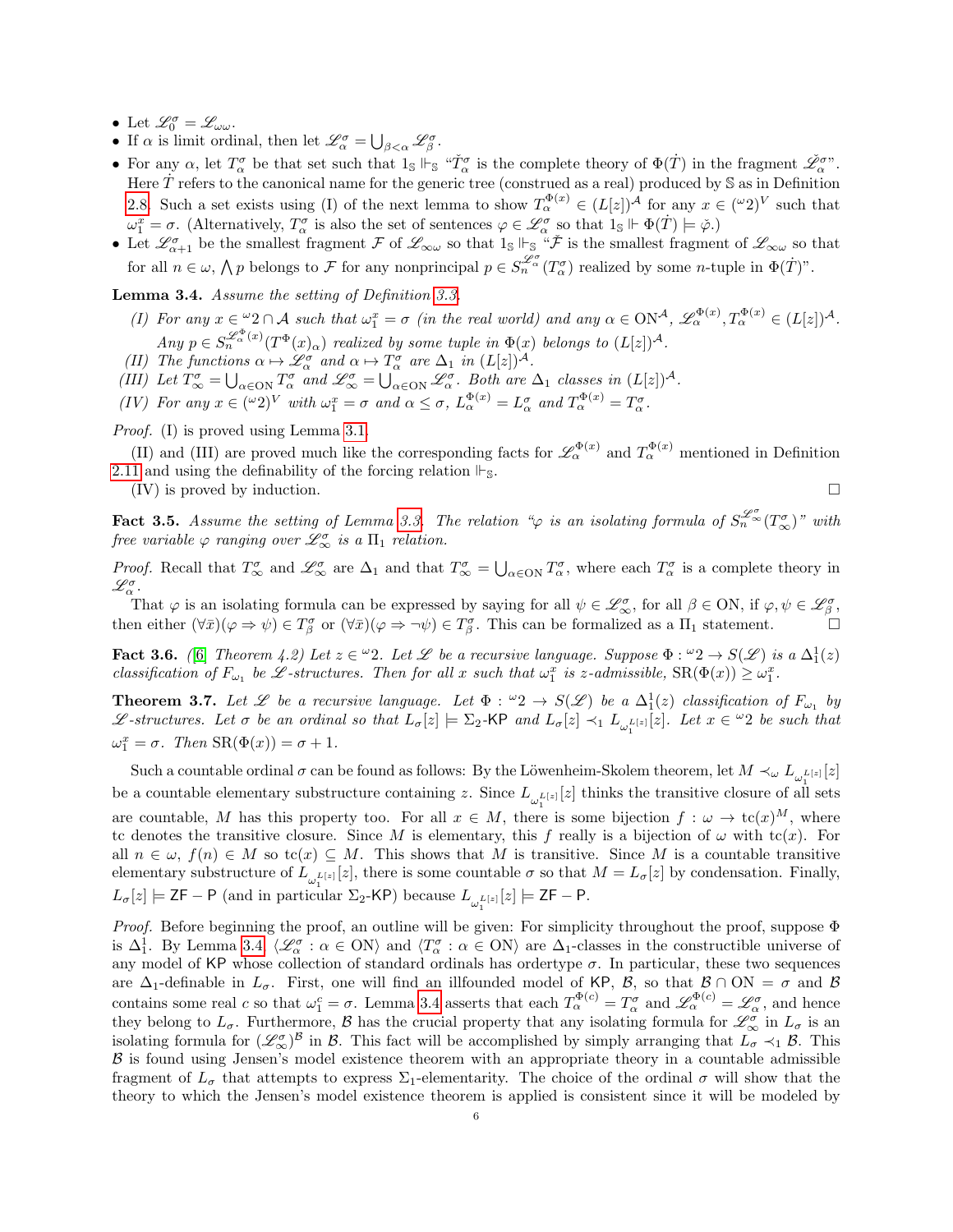$L_{\omega_1^L}$ . The purpose of the two sequences,  $\langle \mathcal{L}_{\alpha}^{\sigma} : \alpha \in \mathcal{O} \mathcal{N} \rangle$  and  $\langle T_{\alpha}^{\sigma} : \alpha \in \mathcal{O} \mathcal{N} \rangle$ , and the effort to establish that they belong to or are definable in the constructible universe of the relevant models of KP is to be able to express the absoluteness of being an isolating formula within this admissible fragment of  $L_{\sigma}$ .

By Fact [3.6,](#page-5-2)  $\text{SR}(\Phi(c))$  is  $\sigma$  or  $\sigma+1$ . Now suppose for a contradiction that  $\text{SR}(\Phi(c)) = \sigma$ . Within  $L_{\sigma}[\Phi(c)]$ , define a function  $\Psi$  which assigns each tuple of  $\Phi(c)$  to the least ordinal  $\alpha$  so that there is some formula  $\varphi \in \mathscr{L}_{\alpha}^{\sigma}$  which is isolating and is realized by this tuple. This function is well-defined by the assumption that  $\text{SR}(\Phi(c)) = \sigma$ . Now let  $\tilde{\Psi}$  be the function defined in the same way but within the illfounded model  $\mathcal{B}$ . Using the fact that  $L_{\sigma} \prec_1 \mathcal{B}$ , the preservation of isolating formulas implies  $\Psi = \tilde{\Psi}$ . However,  $SR(\Phi(c)) = \sigma$  implies that the image of  $\tilde{\Psi}$  is cofinal within the standard ordinals of  $\mathcal{B}$ . Then by an overspill argument,  $\tilde{\Psi}$  must take on some illfounded ordinal. This contradicts  $\Psi = \tilde{\Psi}$ . The details of the proof are given below.

Let  $\mathscr I$  be the language consisting of the following objects:

- (i) A binary relation symbol  $\dot{\in}$ .
- (ii) New constant symbol  $\hat{a}$  for each element of  $a \in L_{\sigma}$ .
- (iii) Two new constant symbols  $\dot{c}$  and  $\dot{d}$ .
- $\mathscr I$  can be considered a  $\Delta_1$  definable language in the countable admissible set  $L_σ$ .
- Let H be the theory in the countable admissible fragment  $(\mathscr{J}_{\infty\omega})^{L_{\sigma}}$  with the following sentences:
- (I) All the axioms of  $ZF P$ .
- (II) For each  $a \in L_{\sigma}$ ,  $(\forall v)(v \in \hat{a} \Leftrightarrow \bigvee_{z \in a} \hat{z} = v)$ .
- (III) Add the sentence " $\dot{c} \in 2^{\hat{\omega}}$ ". For each ordinal  $\beta < \sigma$ , add " $L_{\hat{\beta}}[\dot{c}] \not\models K\mathsf{P}$ ".
- (IV) For each  $\Pi_1$  formula  $\varphi(x_0, ..., x_{k-1})$  of  $\{\in\}$  and elements  $a_0, ..., a_{k-1} \in L_{\sigma}$  such that  $L_{\sigma} \models \varphi(a_0, ..., a_{k-1}),$ add the sentence " $\varphi(\hat{a}_0, ..., \hat{a}_{k-1})$ ".
- (V) Add the sentence "d is an ordinal". For each  $\beta < \sigma$ , add " $d > \hat{\beta}$ ".

The  $\Sigma_1$ -satisfaction relation of  $L_{\sigma}$  is a  $\Sigma_1$  relation in  $L_{\sigma}$ . (See [\[10\]](#page-7-11) Corollary 1.13.) Therefore, the  $\Pi_1$ satisfaction relation of  $L_{\sigma}$  is  $\Pi_1$  definable in  $L_{\sigma}$ . So H is a  $\Pi_1$  and hence a  $\Sigma_2$ -definable subset of  $L_{\sigma}$ . Note that (III) states that each  $\beta < \sigma$  is a not a *c*-admissible ordinal. (IV) states that  $L_{\sigma}$  will be a  $\Sigma_1$  elementary substructure of any model of H. (V) states that  $\tilde{d}$  is an ordinal larger than each  $\beta < \sigma$ .

(It will be seen below that one will only use the fact that isolating sentences in  $L_{\sigma}$  remain isolating sentences in models of H. One can rewrite (IV) to express this rather than attempt to obtain full  $\Sigma_1$ elementarity. Also (I), (II), (III) and an argument similar to the one below constitute Jensen's proof (see [\[9\]](#page-7-9)) of Sack's theorem.)

H is consistent: Let B be the  $\mathscr J$ -structure with underlying domain  $L_{\omega_1}$ . Let  $\dot{\in}^{\mathcal B} = \in \int L_{\omega_1}$ . Let c be any real in  $L_{\omega_1^L}$  so that  $\omega_1^c > \sigma$ . Let  $\dot{c}^B = c$ . Let  $\dot{d} = \sigma + 1$ . For each  $a \in L_{\sigma}$ , let  $\hat{a}^B = a$ . (I), (II), (III), and (V) are clearly satisfied in  $\mathcal{B}$ . Note that (IV) is satisfied since  $L_{\sigma} \prec_1 L_{\omega_1^L}$ .

By the  $\Sigma_2$  version of Jensen's model existence theorem (Fact [2.7\)](#page-3-2), there is a L-structure B so that  $\mathcal{B} \models H$ , B end extends  $L_{\sigma}$ , WF(B) is transitive, and ON∩B =  $\sigma$ . Let  $c = c^{B}$  and  $d = d^{B}$ . By (V), d is a nonstandard ordinal. So B is an illfounded model. Note that  $c \in WF(B)$  since c is a real.

First, to show that  $\omega_1^c = \sigma$ : For each  $\beta < \sigma$ ,  $\beta \models L_{\beta}[c] \not\models \textsf{KP}$ . Satisfaction is  $\Delta_1$  so by absoluteness,  $WF(B) \models L_{\beta}[c] \not\models KP$ . Again by absoluteness,  $V \models L_{\beta}[c] \not\models KP$ . Hence  $\beta$  is not a c-admissible ordinal. This shows that  $\omega_1^c \geq \sigma$ . Also by (I),  $\mathcal{B} \models \mathsf{ZF}-\mathsf{P}$ . In particular,  $\mathcal{B} \models \mathsf{KP}$ . By the truncation lemma (Fact [2.5\)](#page-2-1), WF(B)  $\models$  KP. Hence WF(B) is an admissible set containing c. So ON ∩ WF(B) =  $\sigma$  is a c-admissible ordinal. This shows  $\sigma$  is the smallest c-admissible ordinal. By definition,  $\omega_1^c = \sigma$ .

Since  $\Phi$  is  $\Delta_1^1$ ,  $\Phi(c)$  is  $\Delta_1^1(c)$ .  $\Phi(c)$  belong to any admissible set containing c. Thus  $\Phi(c) \in \text{WF}(\mathcal{B}) \subseteq \mathcal{B}$ . By Fact [3.6,](#page-5-2)  $\text{SR}(\Phi(c)) \geq \sigma$ . Suppose toward a contradiction that  $\text{SR}(\Phi(c)) = \sigma$ . Then  $\Phi(c)$  is an atomic model of  $T_{\sigma}^{\Phi(c)} = (T_{\infty}^{\sigma})^{L_{\sigma}}$ .

Since  $\Phi(c) \in S(\mathscr{L})$ ,  $\Phi(c)$  is an  $\mathscr{L}$ -structure with underlying domain  $\omega$ . In  $L_{\sigma}[\Phi(c)]$ , define the function  $\Psi: \langle \omega \rangle \to ON$  by letting  $\Psi(\bar{a})$  be the least ordinal  $\alpha$  so that there is some  $\varphi \in \mathscr{L}_{\alpha}^{\sigma}$  with  $\varphi$  an isolating formula for  $T^{\sigma}_{\infty}$  in the fragment  $\mathscr{L}^{\sigma}_{\infty}$  realized by the tuple  $\bar{a}$ .

Note that this is a well-defined function since  $\Phi(c)$  is an atomic model of  $(T_{\infty}^{\sigma})^{L_{\sigma}[\Phi(c)]}$ . (Also note that since  $L_{\sigma}$  and  $L_{\sigma}[\Phi(c)]$  have the same ordinals and hence the same constructible universe,  $T^{\sigma}$  and  $\mathscr{L}^{\sigma}$  are the same class whether relativized in  $L_{\sigma}$  or relativized in  $L_{\sigma}[\Phi(c)].$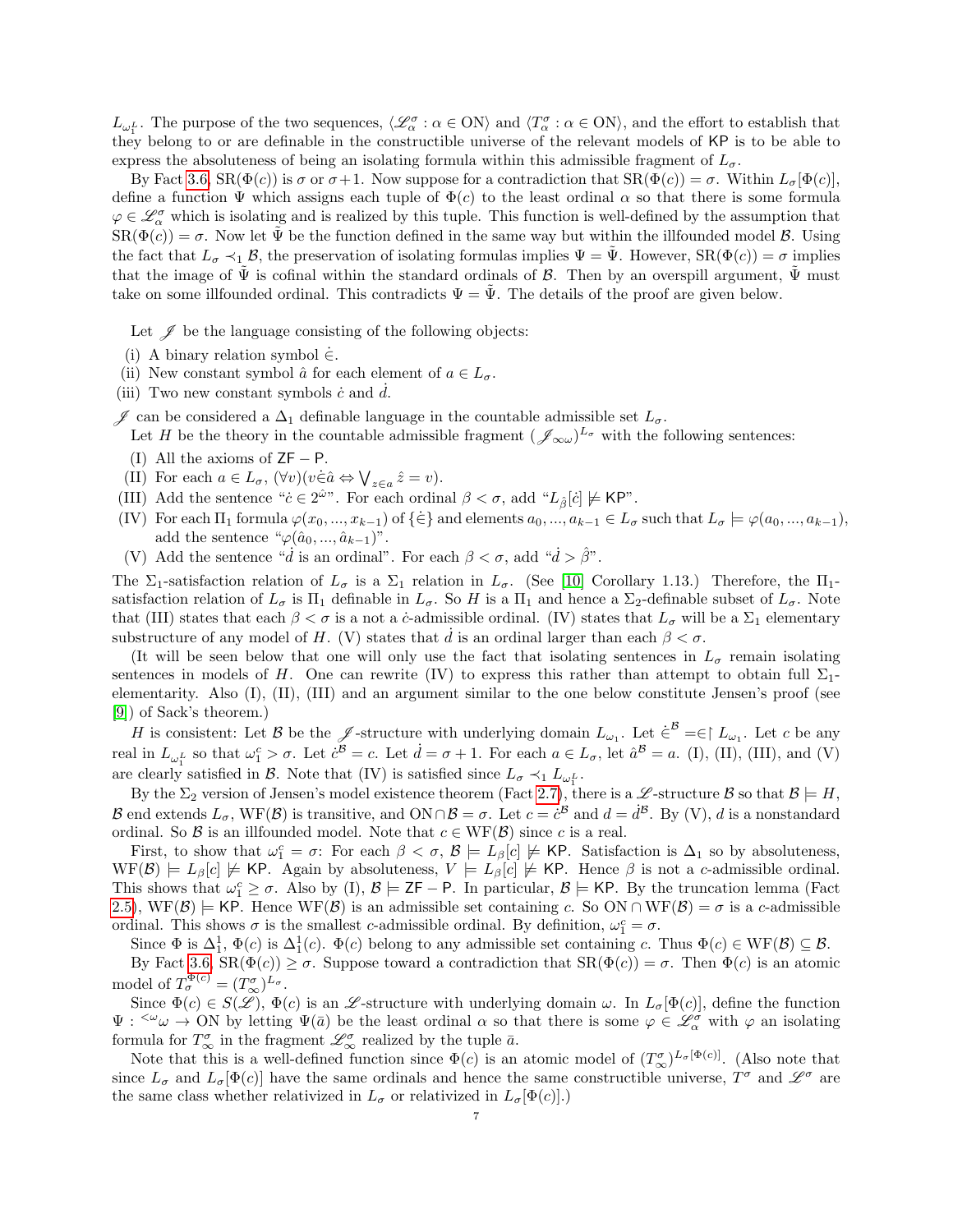Now let  $\tilde{\Psi}$  be the function defined in  $\mathcal{B}$  by the same formula used to defined  $\Psi$  in  $L_{\sigma}[\Phi(c)]$ .

(Note that it is not immediately seen that  $\tilde{\Psi}$  is the same function as  $\Psi$  since  $\text{ON}^{\mathcal{B}} \neq \sigma = \text{ON}^{L_{\sigma}[\Phi(c)]}$ . Hence  $(T^{\sigma}_{\infty})^{\mathcal{B}} \neq (T^{\sigma}_{\infty})^{L_{\sigma}[\Phi(c)]}$  and  $(\mathscr{L}_{\infty}^{\sigma})^{\mathcal{B}} \neq (\mathscr{L}_{\infty}^{\sigma})^{L_{\sigma}[\Phi(c)]}$ . In particular, it is not immediate that a formula in  $(\mathscr{L}_{\infty}^{\sigma})^{L_{\sigma}[\Phi(c)]} = (\mathscr{L}_{\infty}^{\sigma})^{L_{\sigma}}$  which isolates a type in  $L_{\sigma}$  would still isolate a type in the larger fragment  $(\mathscr{L}_{\infty}^{\sigma})^{\mathcal{B}}$ .  $\Sigma_1$ -elementarity will be used to resolve this.)

The claim is that  $\Psi = \tilde{\Psi}$ : To see this, let  $\bar{a}$  be a finite tuple of natural number understood to be a tuple from  $\Phi(c)$ . Since  $\Phi(c)$  is an atomic model of  $(T_{\infty}^{\sigma})^{L_{\sigma}[\Phi(c)]} = (T_{\infty}^{\sigma})^{L_{\sigma}}$ , there is some  $\varphi \in (\mathscr{L}_{\infty}^{\sigma})^{L_{\sigma}}$  so that  $[\varphi]_{(\mathscr{L}_{\infty}^{T_{\infty}^{G}})^{L_{\sigma}}}^{T_{\infty}^{G}} = {\{tp_{(\mathscr{L}_{\infty}^{G})^{L_{\sigma}}}^{(c)}(\bar{a})\}}.$   $L_{\sigma} \models {\text{``}\varphi$ is a isolating formula for } S_{n}^{\mathscr{L}_{\infty}^{G}}(T_{\infty}^{\sigma})".}$  By Fact [3.5,](#page-5-3) this statement is  $\Pi_1$ . Since  $L_{\sigma} \prec_1 \mathcal{B}$ .  $\mathcal{B} \models$  " $\varphi$  is an isolating formula of  $S_n^{\mathscr{L}_{\infty}^{\sigma}}(T_{\infty}^{\sigma})$ ".

This shows that in  $\mathcal{B}, [\varphi]_{\varphi_{\sigma}}^{T_{\infty}^{\sigma}}$  $\mathcal{L}^{\sigma}_{\mathscr{L}_{\infty}} = {\{\mathrm{tp}}^{\Phi(c)}_{\mathscr{L}^{\sigma}}(\bar{a})\}.$  Hence  $\mathcal{B} \models \tilde{\Psi}(\bar{a}) \leq \Psi(\bar{a})$ . Suppose  $\tilde{\Psi}(\bar{a}) < \Psi(\bar{a})$ . There is some  $\alpha < \Psi(\bar{a})$  and some formula  $\psi \in (\mathscr{L}_{\alpha}^{\sigma})^{\mathcal{B}}$  so that  $\mathcal{B} \models \Psi^{\phi}$  is an isolating formula which isolates  $\textrm{tp}_{\mathscr{L}^{\sigma}}^{\Phi(c)}(\bar{a})^n$ . Since  $\Psi(\bar{a}) < \sigma$ ,  $(\mathscr{L}_{\alpha}^{\sigma})^{\mathcal{B}} = (\mathscr{L}_{\alpha}^{\sigma})^{L_{\sigma}}$ . Hence  $\psi \in L_{\sigma}$ . Then by downward absoluteness of  $\Pi_1$ statements from B to  $L_{\sigma}[\Phi(c)]$ ,  $L_{\sigma}[\Phi(c)] \models \forall \psi$  is an isolating formula for  $tp_{\mathscr{L}^{\sigma}}^{\Phi(c)}(\bar{a})$ ". This contradicts the definition of  $\Psi$  in  $L_{\sigma}[\Phi(c)]$ .

This shows that  $\Psi = \tilde{\Psi}$ . Now suppose that  $\Psi^{\langle \omega \omega \rangle} = \sigma$ . Since  $\mathcal{B} \models ZF - P$  (in particular the full replacement axiom),  $\tilde{\Psi}^{[\langle \omega} \omega]$  is a set in B. Therefore,  $\sup \tilde{\Phi}^{[\langle \omega} \omega] \in \text{ON}^{\mathcal{B}}$ . Since  $\tilde{\Psi} = \Psi$  and  $\Psi^{[\langle \omega} \omega] = \sigma$ , one must have that sup  $\tilde{\Psi}^{\leq \omega}$  is a nonstandard ordinal greater than each  $\beta < \sigma$ . Hence there is some  $b < \sup \tilde{\Psi}[^{\leq \omega} \omega]$  so that  $\mathcal{B} \models \beta < b$  for all standard  $\beta < \sigma$  with  $b \in \tilde{\Psi}[^{\leq \omega} \omega]$ . Thus there is some  $\bar{a}$  so that  $\Psi(\bar{a}) < b = \tilde{\Psi}(\bar{a})$ . This contradicts  $\Psi = \tilde{\Psi}$ .

This shows that  $\Psi^{\langle \omega \rangle} \langle \sigma \rangle$  which implies  $\text{SR}(\Phi(c)) \langle \sigma \rangle$ . However, it was already noted that  $\text{SR}(\Phi(c)) \geq$ σ. Contradiction. This shows that  $SR(\Phi(c)) = \sigma + 1$ . Since  $\Phi$  is a classification, for any x with  $ω_1^x = ω_1^c = σ$ ,  $\Phi(x) \approx_{\mathscr{L}} \Phi(c)$ . Hence  $\text{SR}(\Phi(x)) = \sigma + 1$ . This completes the proof of the theorem.

The following is still open.

Question 3.8. If  $\mathscr L$  is a recursive language and  $\Phi: {}^{\omega}2 \to S(\mathscr L)$  is a  $\Delta_1^1$  classification of  $F_{\omega_1}$  by  $\mathscr L$ -structures, then for all  $x \in \omega^2$ , is  $SR(\Phi(x)) = \omega_1^x + 1$ ?

Note that the lightface  $\Delta_1^1$  is important in the phrasing of the question. The  $F_{\omega_1}$ -class  $\{x:\omega_1^x=\omega_1^{\emptyset}\}$  is  $\Delta_1^1(z)$  for any z such that  $\omega_1^z > \omega_1^{\emptyset}$ . Therefore, with access to such a parameter z, one can easily modify a known  $\Delta_1^1$  classification of  $F_{\omega_1}$  to obtain a  $\Delta_1^1(z)$  classification that sends all elements of  $\{x:\omega_1^x=\omega_1^{\emptyset}\}$  to some fixed recursive structure of Scott rank  $\omega_1^{\emptyset}$  and leaves the other classes alone.

It seems that if a classification  $\Phi$  is  $\Delta_1^1(z)$ , then the relativization of the above question should be to ask the same question but only for those  $x \in \mathcal{L}2$  such that  $\omega_1^x$  is z-admissible.

### **REFERENCES**

- <span id="page-7-8"></span>1. Jon Barwise, Admissible sets and structures, Springer-Verlag, Berlin-New York, 1975, An approach to definability theory, Perspectives in Mathematical Logic. MR 0424560 (54 #12519)
- <span id="page-7-0"></span>2. Howard Becker, The topological Vaught's conjecture and minimal counterexamples, J. Symbolic Logic 59 (1994), no. 3, 757–784. MR 1295968 (95k:03077)
- <span id="page-7-6"></span><span id="page-7-4"></span>3. , Strange structures from computable model theory, Notre Dame J. Form. Log. 58 (2017), no. 1, 97–105. MR 3595343 4. Wesley Calvert, Julia F. Knight, and Jessica Millar, *Computable trees of Scott rank*  $\omega_1^{CK}$ , and computable approximation, J. Symbolic Logic 71 (2006), no. 1, 283–298. MR 2210068 (2006j:03057)
- <span id="page-7-10"></span>5. William Chan, Jensen's model existence theorem, Notes.
- <span id="page-7-3"></span>6. William Chan, The countable admissible ordinal equivalence relation, Ann. Pure Appl. Logic 168 (2017), no. 6, 1224–1246. MR 3628272
- <span id="page-7-1"></span>7. Joseph Harrison, Recursive pseudo-well-orderings, Trans. Amer. Math. Soc. 131 (1968), 526–543. MR 0244049 (39 #5366)
- <span id="page-7-5"></span>8. M. Harrison-Trainor, G. Igusa, and J. F. Knight, Some new computable structures of high rank, Proceedings of the American Mathematical Society (2017).
- <span id="page-7-9"></span>9. R. Björn Jensen, Admissible sets, <http://www.mathematik.hu-berlin.de/~%20raesch/org/jensen.html>.
- <span id="page-7-11"></span>10. , The fine structure of the constructible hierarchy, Ann. Math. Logic 4 (1972), 229-308; erratum, ibid. 4 (1972), 443, With a section by Jack Silver. MR 0309729 (46 #8834)
- <span id="page-7-2"></span>11. S. C. Kleene, On the forms of the predicates in the theory of constructive ordinals. II, Amer. J. Math. 77 (1955), 405-428. MR 0070595 (17,5a)
- <span id="page-7-7"></span>12. Julia Knight, Antonio Montalbán, and Noah Schweber, Computable structures in generic extensions, J. Symb. Log. 81 (2016), no. 3, 814–832. MR 3569106